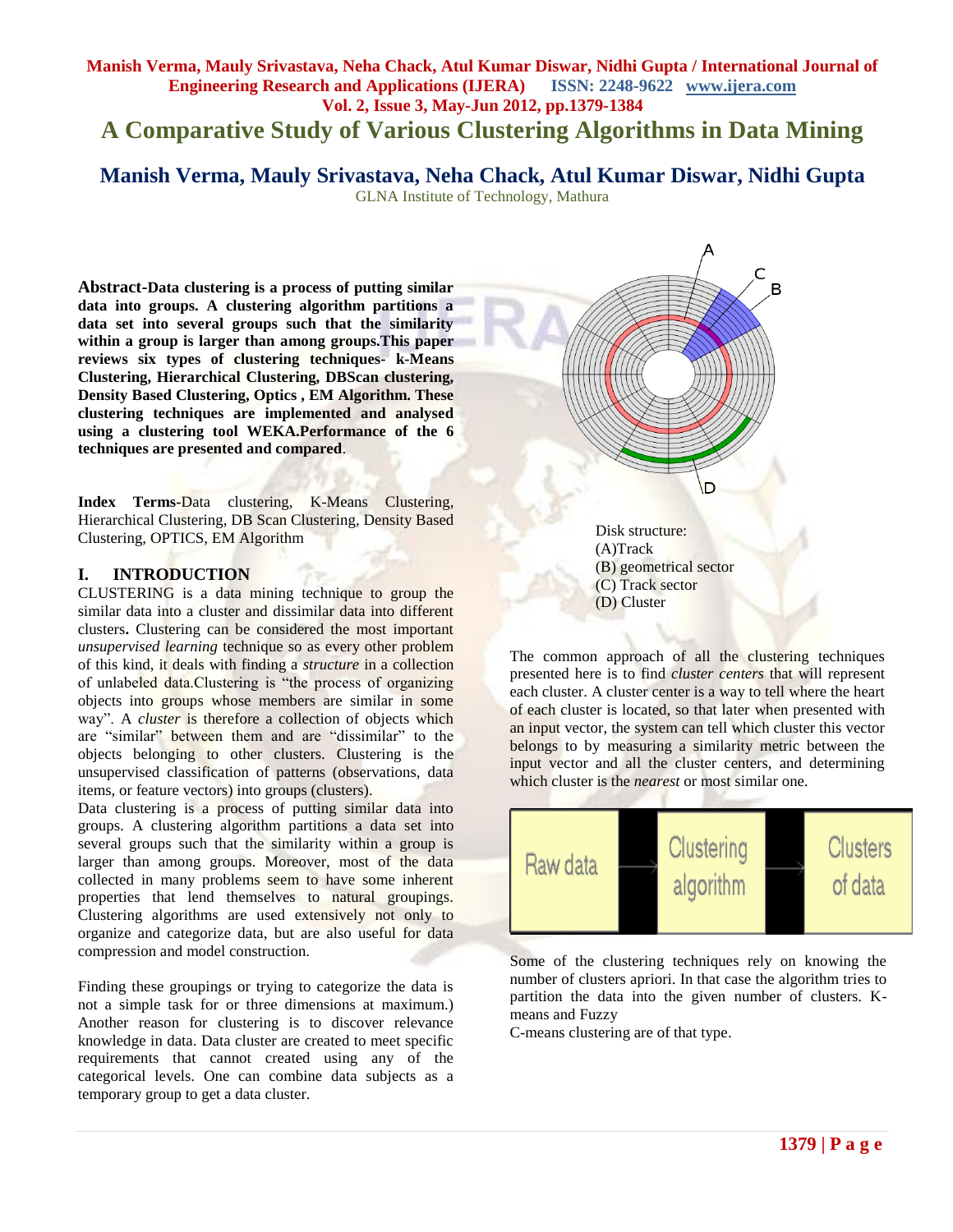

Figure:- Stages in clustering.

The *grouping* step can be performed in a number of ways. The output clustering (or clusterings) can be hard (a partition of the data into groups) or fuzzy (where each pattern has a variable degree of membership in each of the output clusters).

# **II. DATA CLUSTERING TECHNIQUES**

In this section a detailed discussion of each technique is presented. Implementation and results are presented in the following sections.

#### **A. K-means Clustering**

*K-MEANS CLUSTERING* is a method of cluster analysis which aims to partition *n* observations

into *k* clusters in which each observation belongs to the cluster with the nearest mean. The algorithm is

called *k-means, where k is the number of clusters we want, since* a case is assigned to the cluster for which its distance to the cluster mean is the smallest. The action in the algorithm centers around finding the *k-means. We start out with an initial set of means and classify cases based on their* distances to the centers. Next, we compute the cluster means again, using the cases that are assigned to the cluster; then, we reclassify all cases based on the new set of means. We keep repeating this step until cluster means don't change much between successive steps. Finally, we calculate the means of the clusters once again and assign the cases to their permanent clusters.

#### **Algorithmic steps for k-means clustering**

Let  $X = \{x_1, x_2, x_3, \ldots, x_n\}$  be the set of data points and V  $= \{v_1, v_2, \ldots, v_c\}$  be the set of centers.

1) Randomly select *'c'* cluster centers.

2) Calculate the distance between each data point and cluster centers.

3) Assign the data point to the cluster center whose distance from the cluster center is minimum of all the cluster centers..

4) Recalculate the new cluster center using:

$$
\mathbf{v}_i = (1/c_i) \sum_{j=1}^{C_i} x_i
$$

Where,  $c_i$  represents the number of data points in  $i^h$ cluster.

5) Recalculate the distance between each data point and new obtained cluster centers.

### **Distances: Quantitative Variables in K-Means**

Identity (absolute) error

$$
d_j(x_{ij}, x_{i'j}) = I(x_{ij} \neq x_{i'j})
$$

Squared distance

$$
d_j(x_{ij}, x_{i'j}) = (x_{ij} - x_{i'j})^2
$$

 $L_q$  norms

AC TON

$$
L_{qii'} = \left[\sum_{j} |x_{ij} - x_{i'j}|^q\right]^{1/q}
$$

Canberra distance

$$
d_{ii'} = \sum_{j} \frac{|x_{ij} - x_{i'j}|}{|x_{ij} + x_{i'j}|}
$$

Correlation

$$
\rho(x_i, x_{i'}) = \frac{\sum_j (x_{ij} - \bar{x}_i)(x_{i'j} - \bar{x}_{i'})}{\sqrt{\sum_j (x_{ij} - \bar{x}_i)^2 \sum_j (x_{i'j} - \bar{x}_{i'})^2}}
$$

6) If no data point was reassigned then stop, otherwise repeat from step 3

Variance clustering of the dataset into *k* clusters is that of finding *k* points  $\{mj\}$  ( $j=1,2,...,k$ ) in **Rd** such that is minimized, where *d*(*xi*,*mj*)denotes the Euclidean distance between *xi* and *mj*. The points  $\{mj\}$  ( $j=1, 2... k$ ) are known as cluster centroids.

- Ordinal variables can be forced to lie within (0, 1) and then a quantitative metric can be applied:
	- For categorical variables, distances must be specified by user between each pair of categories.

### **B. Hierarchical clustering**

**HIERARCHICAL CLUSTERING** builds a cluster hierarchy or, in other words, a tree of clusters, also known as a dendrogram. Every cluster node contains child clusters; sibling clusters partition the points covered by their common parent.

#### **Agglomerative (bottom up)**

- 1. Start with 1 point (singleton).
- 2. Recursively add two or more appropriate clusters.
- 3. Stop when k number of clusters is achieved.

**Divisive (top down)**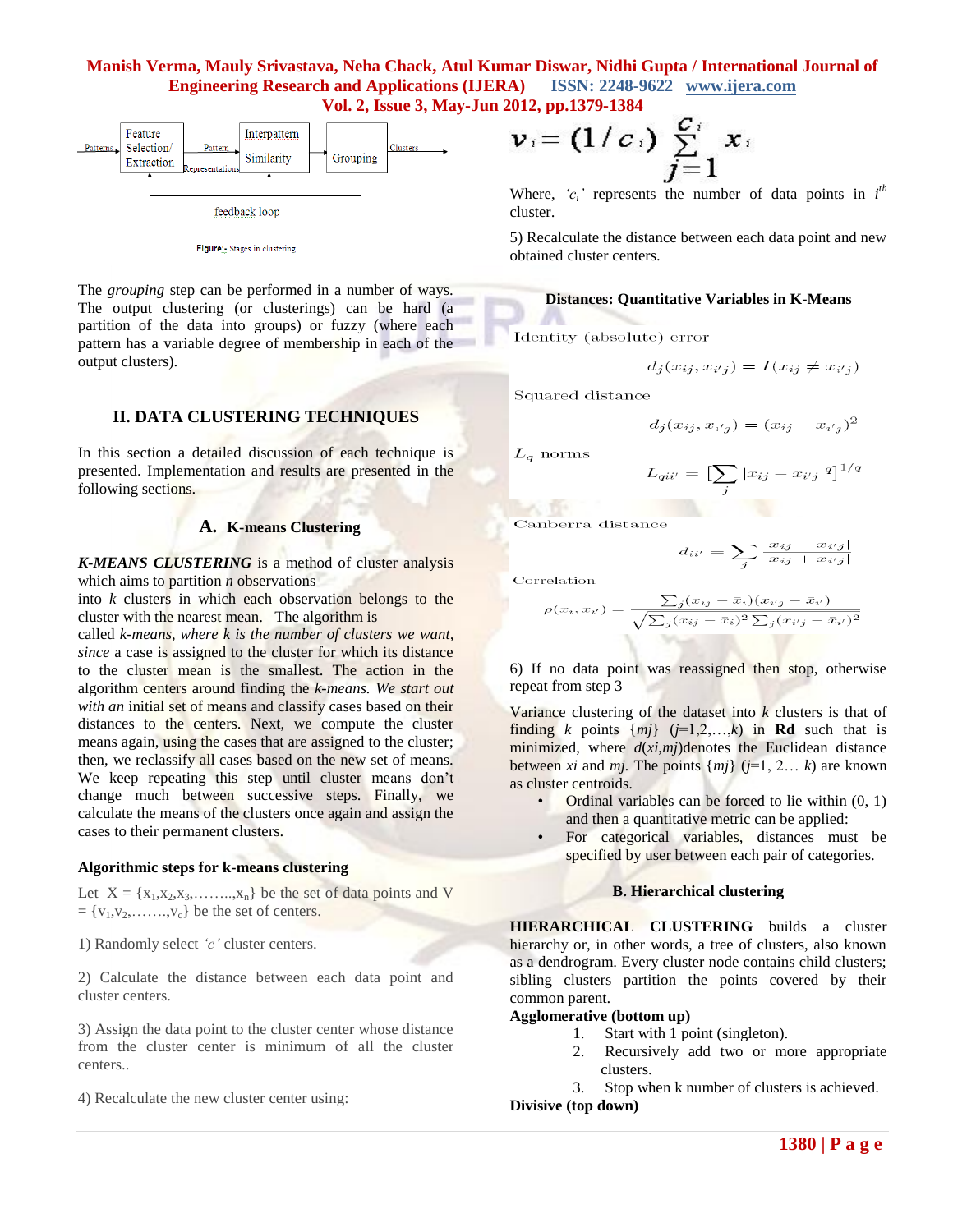- 1. Start with a big cluster.
- 2. Recursively divides into smaller clusters.
- 3. Stop when k number of clusters is achieved.

#### **General steps of Hierarchical Clustering:**

Given a set of N items to be clustered, and an N\*N distance (or similarity) matrix, the basic process of hierarchical clustering (defined by S.C. Johnson in 1967) is this:

- Start by assigning each item to a cluster, so that if we have N items, we now have N clusters, each containing just one item. Let the distances (similarities) between the clusters the same as the distances (similarities) between the items they contain.
- Find the closest (most similar) pair of clusters and merge them into a single cluster, so that now we have one cluster less.
- Compute distances (similarities) between the new cluster and each of the old clusters.
- Repeat steps 2 and 3 until all items are clustered into K number of clusters.

#### **C. DB Scan Clustering**

**DBSCAN** finds all clusters properly, independent of the size, shape, and location of clusters to each other, and is superior to a widely used Clarans method. DBscan is based on two main concepts: *density reachability* and *density connectability*. These both concepts depend on two input parameters of the dbscan clustering: *the size of epsilon neighborhood e* and *the minimum points in a cluster m*. The number of points parameter impacts detection of outliers. Points are declared to be outliers if there are few other points in the *e*-Euclidean neighborhood. *e* parameter controls the size of the neighborhood, as well as the size of the clusters. An open set in the Euclidean space can be divided into a set of its connected components. The implementation of this idea for partitioning of a finite set of points requires concepts of density, connectivity and boundary.

#### **Density Functions:**

Hinneburg & Keim [1998] shifted the emphasis from computing densities pinned to data points to computing density functions defined over the underlying attribute space. They proposed the algorithm DENCLUE (Densitybased Clustering). Along with DBCLASD, it has a firm mathematical foundation. DENCLUE uses a density function

$$
f^D(x) = \bullet \quad \bullet \quad f(x, y)
$$

Crucial concepts of this section are density and connectivity both measured in terms of local distribution of nearest neighbors. The algorithm DBSCAN (Density Based Spatial Clustering of Applications with Noise) targeting lowdimensional spatial data is the major representative in this category. Two input parameters are used to define:

1) A, neighborhood

$$
N_{\varepsilon}(x) = \{ y \in X \mid d(x, y) \le \varepsilon \}
$$

Of the point x,

2) A core object (a point with a neighborhood consisting of more than MinPts points)

3) A concept of a point y density-reachable from a core object x (a finite sequence of core objects between x and y exists such that each next belongs to an- neighborhood of its predecessor)

4) A density-connectivity of two points x, y (they should be density-reachable from a common core object).

#### **D. OPTICS**

**OPTICS** ("Ordering Points to Identify the Clustering Structure") is an algorithm for finding density-based clusters in spatial data. It was presented by Michael Ankerst, Markus M. Breunig, Hans-Peter Kriegel and Jörg Sander. Its basic idea is similar to DBSCAN, but it addresses one of DBSCAN's major weaknesses: the problem of detecting meaningful clusters in data of varying density. In order to do so, the points of the database are (linearly) ordered such that points which are spatially closest become neighbors in the ordering. Additionally, a special distance is stored for each point that represents the density that needs to be accepted for a cluster in order to have both points belong to the same cluster.

It is required to cut off the density of clusters that is no longer considered to be interesting and to speed up the algorithm this way.

The parameter  $\epsilon$  is strictly speaking not necessary. It can be set to a maximum value. When a spatial index is available, it does however play a practical role when it comes to complexity. It is often claimed that OPTICS abstracts from DBSCAN by removing this each point is assigned a *core distance* that basically describes the distance to its  $MinPts_{\text{th point}}$ :

$$
\text{core-distance}_{\varepsilon, \text{MinPts}}(p) = \begin{cases} \text{UNDEFINED} & \text{if } |N_{\varepsilon}(p)| < \text{MinPts} \\ \text{distance to the } \text{MinPts-th point} & \text{otherwise} \end{cases}
$$

The *reachability-distance* of a point  $P$  from another point **O** is the distance between  $P$  and  $O$ , or the core distance of  $\overline{o}$ :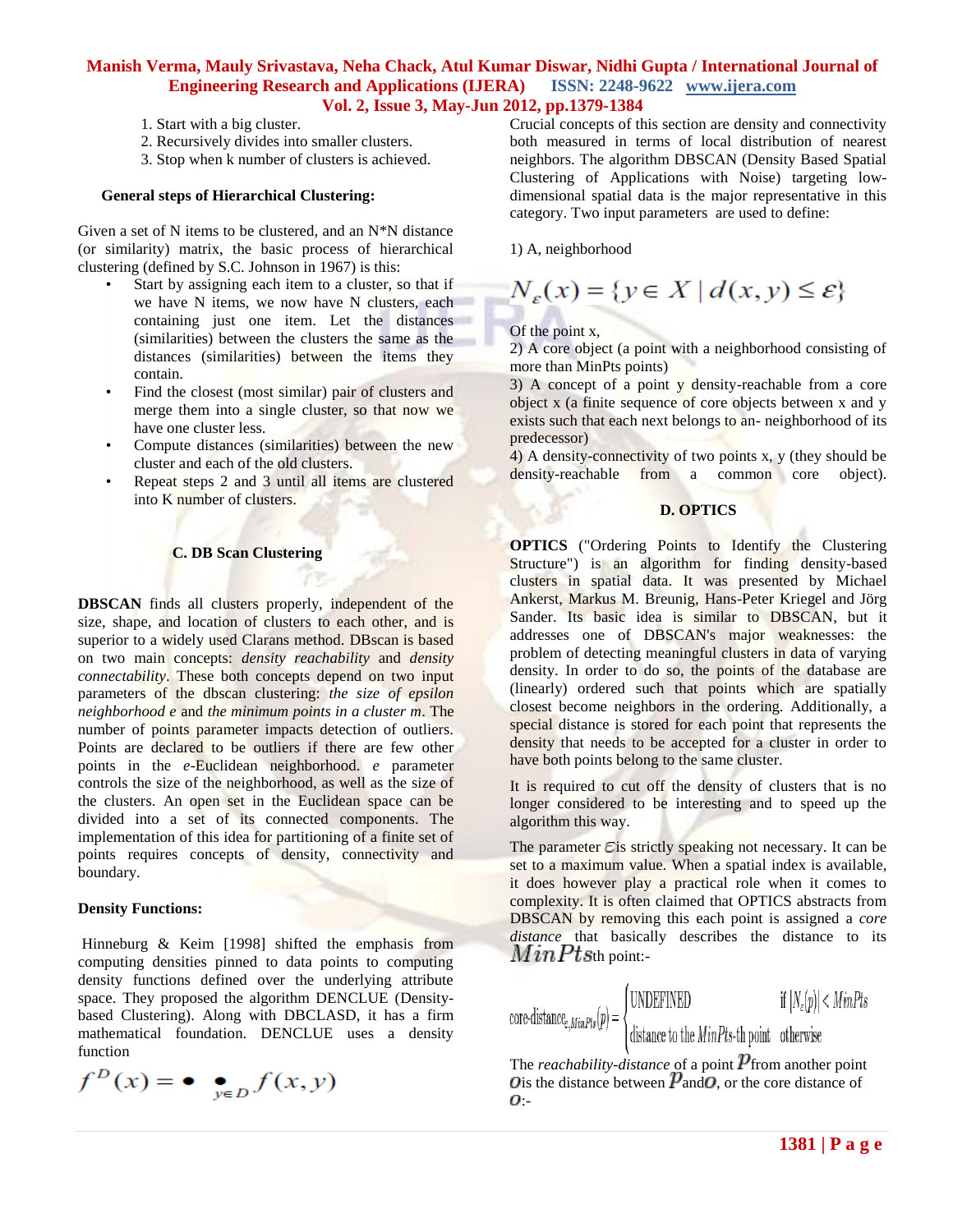**UNDEFINED** if  $|N_s(o)| < MinPts$ reachability-distance  $_{\varepsilon,MinPts}(p,o)$  $max(\text{core-distance}_{\varepsilon, MinPts}(o), \text{distance}(o, p))$  otherwise

Basically, if O and  $P$  are nearest neighbors, this is the we need to assume in order to have **O** and P belong to the same cluster.

Both the core-distance and the reachability-distance are undefined if no sufficiently dense cluster (w.r.t.  $\epsilon$ ) is available. Given a sufficiently large  $\mathcal{E}$ , this will never happen, but then every  $\varepsilon$ -neighborhood query will return the entire database, resulting in  $O(n^2)$ <sub>runtime. Hence,</sub> the  $\varepsilon$  parameter, at least to the amount of only has to give a maximum value.

#### **E. EM Algorithm**

**EM ALGORITHM** is an iterative method for finding maximum likelihood or maximum a posteriori (MAP) estimates of parameters in statistical models, where the model depends on unobserved latent variables . The EM iteration alternates between performing an expectation (E) step, which computes the expectation of the log-likelihood evaluated using the current estimate for the parameters, and maximization (M) step, which computes parameters maximizing the expected log-likelihood found on the *E* step. These parameter-estimates are then used to determine the distribution of the latent variables in the next E step.

**1. Expectation:** Fix model and estimate missing labels. **2. Maximization:** Fix missing labels (or a distribution over

the

missing labels) and find the model that maximizes the expected log-likelihood of the data.

#### **General EM Algorithm in English:**

Alternate steps until model parameters don't change much: **E step:**

Estimate distribution over labels given a certain fixed model.

#### **M step:**

Choose new parameters for model to maximize expected log-likelihood of observed data and hidden variables.

### **III. Comparison and Result**

Above section involves the study of each of the six techniques introduced previously, and testing each one of them using **Weka Clustering** Tool on a set of banking data related to customer information. The whole data set consists of 11 attributes and 600 entries. Clustering of the data set is done with each of the clustering algorithm using Weka tool and the results are: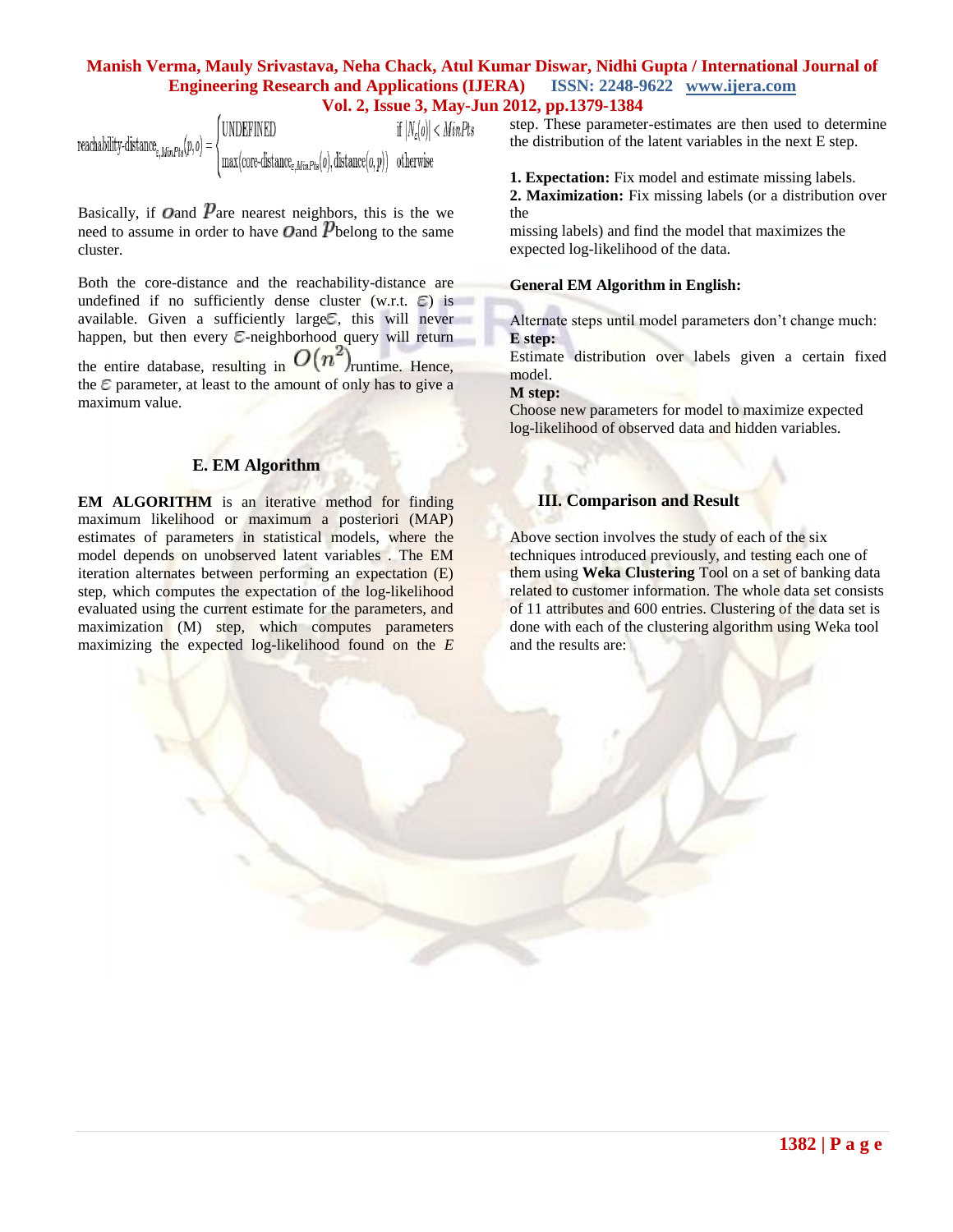|  | <b>Comparison &amp; Results using Weka Clustering Tool</b> |
|--|------------------------------------------------------------|

| <b>Name</b>                                | <b>Number</b><br>of<br>clusters | <b>Cluster</b><br><b>Instances</b>                                          | Number of<br><b>Iterations</b> | <b>Within clusters</b><br>sum of squared<br>errors | <b>Time taken</b><br>to build<br>model | Log<br>likelihood | <b>Unclustered</b><br><b>Instances</b> |
|--------------------------------------------|---------------------------------|-----------------------------------------------------------------------------|--------------------------------|----------------------------------------------------|----------------------------------------|-------------------|----------------------------------------|
| <b>K-Means</b><br><b>Algorithm</b>         | $\overline{2}$                  | 0:254(42%)<br>1:346(58%)                                                    | $\overline{4}$                 | 2016.6752520938<br>053                             | 0.08 Seconds                           |                   | $\overline{0}$                         |
| <b>EM</b><br><b>Algorithm</b>              | $\overline{6}$                  | 0:31(5%)<br>1:97(16%)<br>2:65(11%)<br>3:184(31%)<br>4:92(15%)<br>5:131(22%) |                                |                                                    | 76.94<br>seconds                       | $-21.09024$       | $\overline{0}$                         |
| <b>DBSCAN</b>                              | $\overline{3}$                  | 0:10(40%)<br>1:6(24%)<br>2:9(36%)                                           |                                |                                                    | 1.03 Seconds                           |                   | 575                                    |
| <b>Hierarchical</b><br><b>Clustering</b>   | $\overline{2}$                  | $0:599(100\%)$<br>$1:1(0\%)$                                                |                                |                                                    | 1.16 Seconds                           |                   | $\overline{0}$                         |
| <b>Density</b><br>based<br><b>Clusters</b> | $\overline{2}$                  | $0:239(40\%)$<br>1:361(60%)                                                 | $\overline{4}$                 | 2016.6752520938<br>053                             | 0.06 Seconds                           | $-22.04211$       | $\mathbf{0}$                           |
| <b>OPTICS</b>                              | $\mathbf{0}$                    |                                                                             |                                |                                                    | 1.37 seconds                           |                   | 600                                    |